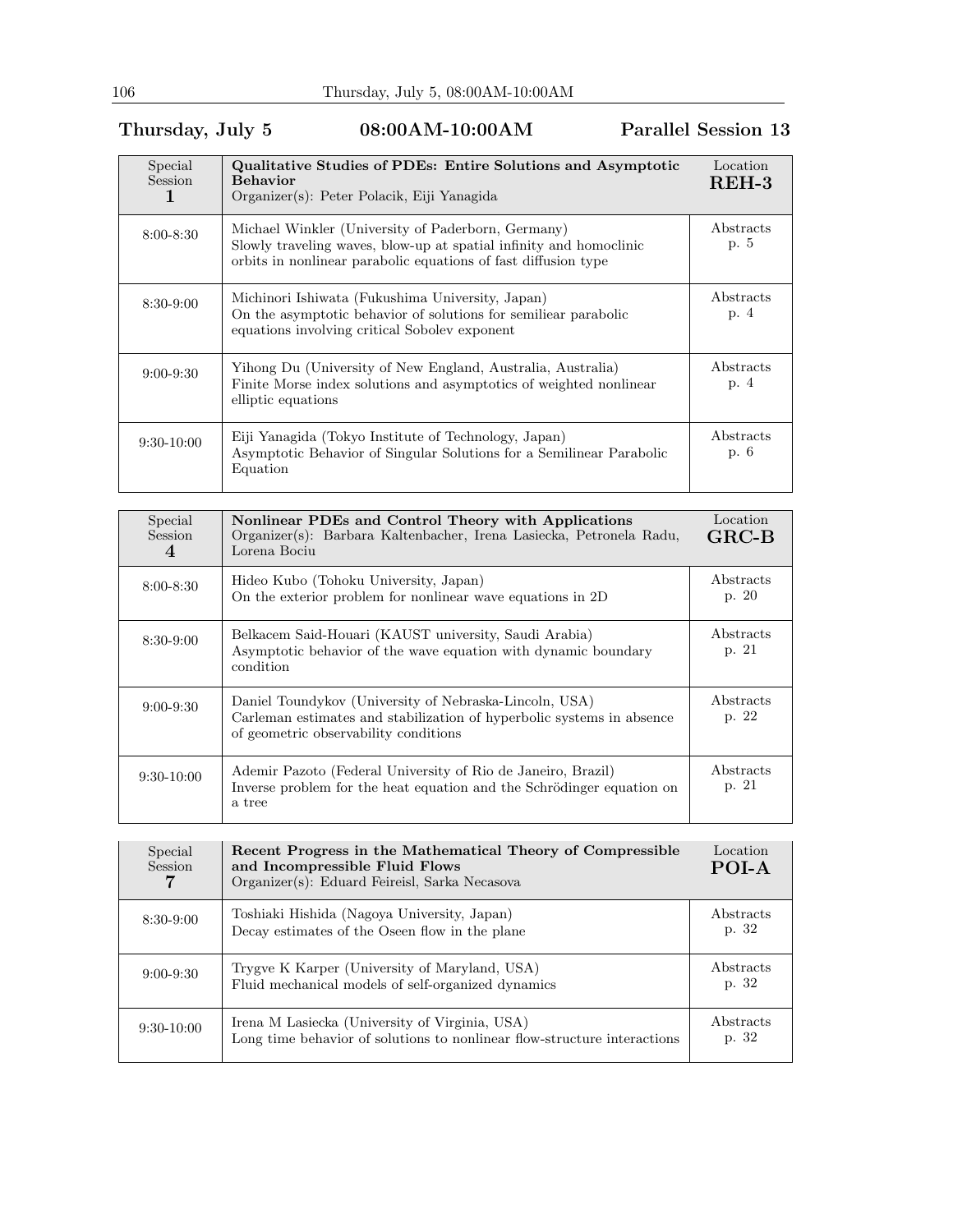| Special<br>Session<br>8 | Propagation Phenomena Appearing in Reaction-Diffusion Sys-<br>tems<br>Organizer(s): Hirokazu Ninomiya, Masaharu Taniguchi                                 | Location<br>$REH-1$ |
|-------------------------|-----------------------------------------------------------------------------------------------------------------------------------------------------------|---------------------|
| $8:00 - 8:30$           | Yukio Kan-on (Ehime University, Japan)<br>Bifurcation structure of radially symmetric positive stationary<br>solutions for a competition-diffusion system | Abstracts<br>p. 36  |
| $8:30-9:00$             | Zhi-Cheng Wang (Lanzhou University, Peoples Rep of China)<br>Nonplanar traveling wave solutions in Lotka-Volterra<br>competition-diffusion system         | Abstracts<br>p. 37  |
| $9:00 - 9:30$           | Kunimochi Sakamoto (Hiroshima University, Japan)<br>Stability and Bifurcation of Periodic Traveling Waves in a Dispersive<br>System                       | Abstracts<br>p. 36  |
| $9:30-10:00$            | Hans Weinberger (University of Minnesota, USA)<br>Asymptotic behavior in a 2-allele genetic model with population control                                 | Abstracts<br>p. 38  |

| Special<br>Session<br>16 | <b>Reaction Diffusion Equations and Applications</b><br>Organizer(s): Jerome Goddard, Ratnasingham Shivaji                                                   | Location<br>$REH-8$ |
|--------------------------|--------------------------------------------------------------------------------------------------------------------------------------------------------------|---------------------|
| $8:00 - 8:30$            | Paul G Schmidt (Auburn University, USA)<br>On radial solutions of polyharmonic equations with power<br>nonlinearities                                        | Abstracts<br>p. 76  |
| $8:30-9:00$              | Eunkyung Ko (Mississippi State University, USA)<br>Analysis of class of elliptic equations with nonlinear boundary<br>condtions arising in combustion theory | Abstracts<br>p. 74  |
| $9:00 - 9:30$            | Kristen K Abernathy (Winthrop University, USA)<br>Existence of Solutions to Boundary Value Problems at Full Resonance                                        | Abstracts<br>p. 73  |
| $9:30-10:00$             | Zachary J Abernathy (Winthrop University, USA)<br>On the Solvability of Nonlinear Sturm-Liouville Problems                                                   | Abstracts<br>p. 73  |

| Special<br><b>Session</b><br>32 | <b>Existence and Multiplicity Results in Elliptic Variational Prob-</b><br>lems<br>Organizer(s): G. Bonanno, S. Carl, S. A. Marano, D. Motreanu                                  | Location<br>$REH-9$ |
|---------------------------------|----------------------------------------------------------------------------------------------------------------------------------------------------------------------------------|---------------------|
| $8:00 - 8:30$                   | Kanishka Perera (Florida Institute of Technology, USA)<br>Some Results for Impulsive Problems                                                                                    | Abstracts<br>p. 146 |
| $8:30-9:00$                     | Gabriele Bonanno (University of Messina, Italy)<br>A characterization of the mountain pass geometry and applications to<br>nonlinear differential problems                       | Abstracts<br>p. 142 |
| $9:00 - 9:30$                   | Olimpio H Miyagaki (Universidade Federal de Juiz de Fora, Brazil)<br>Existence and non-existence of solutions for p-laplacian equations with<br>decaying cylindrical             | Abstracts<br>p. 145 |
| $9:30-10:00$                    | Pasquale Candito (University of Reggio Calabria, Italy)<br>Three solutions for a quasilinear elliptic problem via critical points in<br>open level sets and truncation principle | Abstracts<br>p. 143 |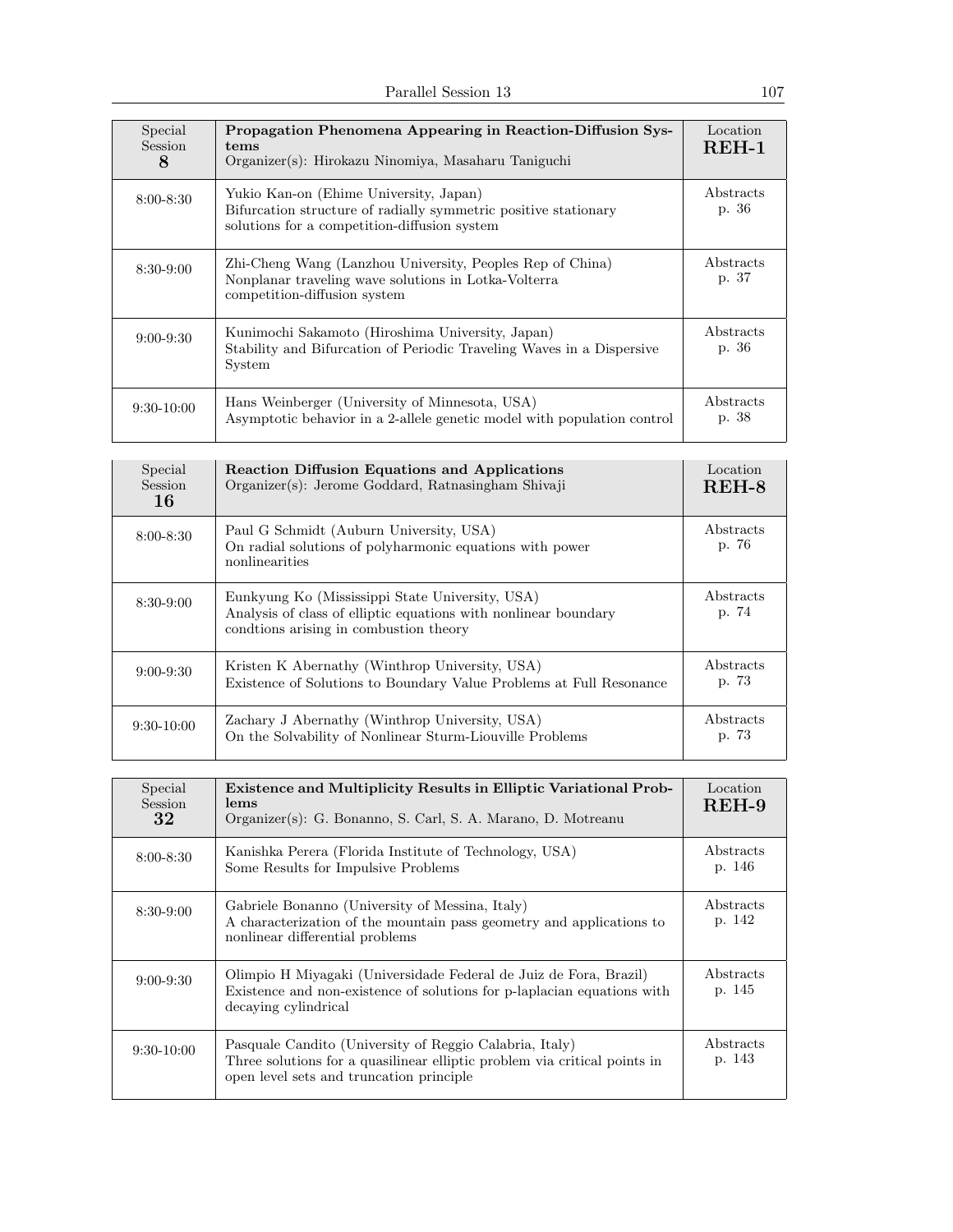| Special<br>Session<br>43 | <b>Stochastic Networks with Applications to Neuroscience</b><br>Organizer(s): Lee DeVille, Georgi Medvedev        | Location<br>$REH-7$ |
|--------------------------|-------------------------------------------------------------------------------------------------------------------|---------------------|
| $8:00 - 8:30$            | Juan G Restrepo (University of Colorado, USA)<br>Criticality and dynamic range in network cascading processes     | Abstracts<br>p. 185 |
| $8:30-9:00$              | Takashi Nishikawa (Clarkson University, USA)<br>Network structure and synchronization of coupled oscillators      | Abstracts<br>p. 184 |
| $9:00 - 9:30$            | Stefano Boccaletti (Center for Biomedical Technology - UPM, Spain)<br>Emergence of computation in random networks | Abstracts<br>p. 183 |
| $9:30-10:00$             | Ernesto Estrada (University of Strathclyde, Scotland)<br>Communicability Distance in Networks                     | Abstracts<br>p. 184 |

| Special<br><b>Session</b><br>44 | Applications of Chaotic and Stochastic Multiscale Dynamics<br>Organizer(s): Rafail Abramov, Gregor Kovacic, Ilya Timofeyev             | Location<br>$REH-2$ |
|---------------------------------|----------------------------------------------------------------------------------------------------------------------------------------|---------------------|
| $8:00 - 8:30$                   | Sebastien Motsch (CSCAMM, University of Maryland, USA)<br>A traffic model for pedestrian and its comparison with experimental<br>data. | Abstracts<br>p. 188 |
| $8:30-9:00$                     | Ilya Timofeyev (University of Houston, USA)<br>From Stochastic to Coarse-grained Models of Pedestrian Traffic                          | Abstracts<br>p. 189 |
| $9:00 - 9:30$                   | Marija Vucelja (Courant Institute of Mathematical Sciences, USA)<br>Irreversible Monte Carlo algorithms for efficient sampling         | Abstracts<br>p. 190 |
| $9:30-10:00$                    | Katherine A Newhall (Courant Institute, NYU, USA)<br>Magnetization reversal in thin film magnetic elements                             | Abstracts<br>p. 189 |

| Special<br>Session<br>47 | <b>Dynamics and Games</b><br>Organizer(s): Alberto Pinto, Michel Benaim                                                      | Location<br>POI-C   |
|--------------------------|------------------------------------------------------------------------------------------------------------------------------|---------------------|
| $8:30-9:00$              | Tania Oliveira (LIAAD UP, Portugal)<br>A game theoretical approach to human decision                                         | Abstracts<br>p. 199 |
| $9:00 - 9:30$            | Steven Perkins (University of Bristol, England)<br>Asynchronous Stochastic Approximation for Learning in Stochastic<br>Games | Abstracts<br>p. 200 |
| $9:30-10:00$             | Alberto Pinto (LIAAD UP, Portugal)<br>Uncertainty effects in resort prices                                                   | Abstracts<br>p. 200 |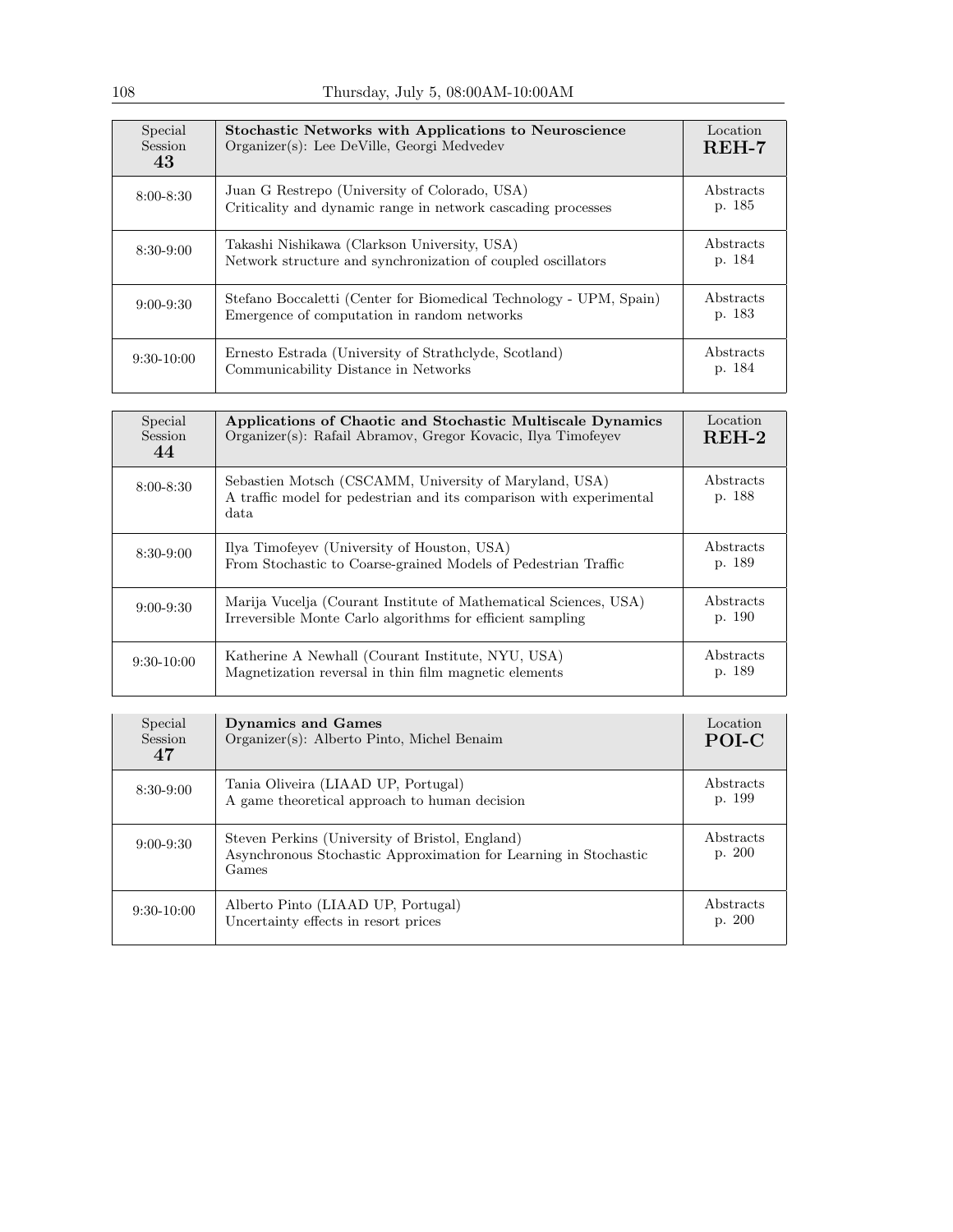Parallel Session 13 109

| Special<br><b>Session</b><br>50 | Mathematical Novelties in Inverse Problems in Imaging Sci-<br>ences<br>Organizer(s): Alexandru Tamasan                                                       | Location<br><b>PAL-D</b> |
|---------------------------------|--------------------------------------------------------------------------------------------------------------------------------------------------------------|--------------------------|
| $8:00 - 8:30$                   | Xiaosheng Li (Florida International University, USA)<br>Partial data inverse problems in unbounded domains                                                   | Abstracts<br>p. 211      |
| $8:30-9:00$                     | Amir Moradifam (University of Toronto, Canada)<br>A convergent algorithm for the hybrid problem of reconstructing<br>conductivity from minimal interior data | Abstracts<br>p. 211      |
| $9:00 - 9:30$                   | Shari Moskow (Drexel University, USA)<br>Inverse Born Series for the Calderon Problem                                                                        | Abstracts<br>p. 211      |
| $9:30-10:00$                    | Loc H Nguyen (École Normale Supérieure, Paris, France)<br>Quantitative thermo-acoustic imaging: An exact reconstruction<br>formula.                          | Abstracts<br>p. 211      |

| Special<br><b>Session</b><br>55 | <b>Nonlinear Elliptic and Parabolic Problems</b><br>$Organizer(s)$ : Julian Lopez-Gomez                                                                                                 | Location<br>$GRC-C$ |
|---------------------------------|-----------------------------------------------------------------------------------------------------------------------------------------------------------------------------------------|---------------------|
| $8:00 - 8:30$                   | Fabio Zanolin (University of Udine, Italy)<br>Pairs of nodal solutions for a class of super-sublinear problems                                                                          | Abstracts<br>p. 231 |
| $8:30-9:00$                     | Yoshie Sugiyama (Osaka City University, Japan)<br>Measure valued solutions of the 2D Keller-Segel system                                                                                | Abstracts<br>p. 229 |
| $9:00 - 9:30$                   | Andrea Tellini (Complutense University of Madrid, Spain)<br>Theoretical and numerical analysis of complex bifurcation diagrams<br>related to a class of superlinear indefinite problems | Abstracts<br>p. 230 |
| $9:30-10:00$                    | Susanna S Terracini (University of Milano-Bicocca, Italy)<br>Entire solutions for competition-diffusion systems and a priori<br>estimates                                               | Abstracts<br>p. 230 |

| Special<br><b>Session</b><br>57 | Nonlinear and Dispersive Partial Differential Equations<br>Organizer(s): Netra Khanal, Juan-Ming Yuan                                                                            | Location<br>$MAG-B$ |
|---------------------------------|----------------------------------------------------------------------------------------------------------------------------------------------------------------------------------|---------------------|
| $8:30-9:00$                     | Ugur G Abdulla (Florida Institute of Technology, USA)<br>Regularity of Infinity for Elliptic Equations With Measurable<br>Coefficients and its Consequences                      | Abstracts<br>p. 232 |
| $9:00 - 9:30$                   | Kazuo Yamazaki (Oklahoma State University, USA)<br>Recent results on the Serrin-type regularity criteria for Navier-Stokes<br>and related equations                              | Abstracts<br>p. 233 |
| $9:30-10:00$                    | Ming-Cheng Shiue (National Chiao Tung University, Taiwan)<br>An initial boundary value problem for one-dimensional shallow water<br>magnetohydrodynamics in the solar tachocline | Abstracts<br>p. 233 |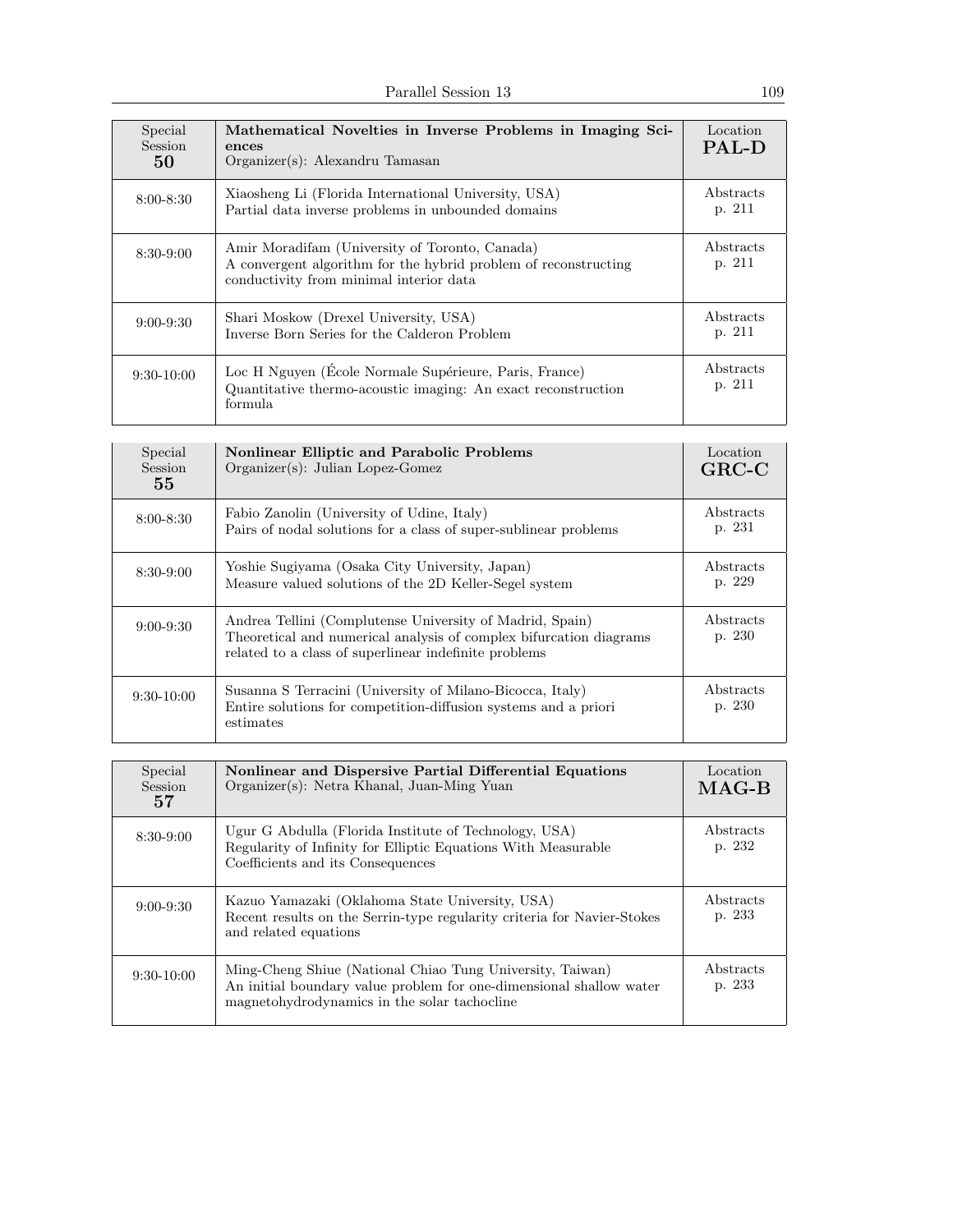| Special<br>Session<br>61 | <b>PDE</b> Models for Biological Pattern Formation<br>Organizer(s): Thomas Hillen, Michael Winkler                     | Location<br>PAL-CC  |
|--------------------------|------------------------------------------------------------------------------------------------------------------------|---------------------|
| $8:00 - 8:30$            | Alexander Lorz (University Pierre et Marie Curie - Paris 6 (UPMC),<br>France)<br>Coupled Chemotaxis-Fluid Models       | Abstracts<br>p. 238 |
| $8:30-9:00$              | Zhian Wang (Hong Kong Polytechnic University, Hong Kong)<br>Competing effects of attraction vs repulsion in chemotaxis | Abstracts<br>p. 239 |
| $9:00 - 9:30$            | Dariusz D Wrzosek (University of Warsaw, Poland)<br>Reaching a maximal density threshold in some models of chemotaxis. | Abstracts<br>p. 239 |
| $9:30-10:00$             | Tomomi Yokota (Tokyo University of Science, Japan)<br>On the solvability of generalized degenerate chemotaxis models   | Abstracts<br>p. 240 |

| Special<br><b>Session</b><br>62 | PDEs and Dynamical Systems, and Their Applications<br>Organizer(s): Soo Kyung Joo, Jinhae Park, Tuoc Van Phan                                           | Location<br>$GRC-I$ |
|---------------------------------|---------------------------------------------------------------------------------------------------------------------------------------------------------|---------------------|
| $8:00 - 8:30$                   | Se-Hyun Ku (Chungnam National University, Korea)<br>Lyapunov functions, attractors and shadowing property in set-valued<br>dynamics                     | Abstracts<br>p. 242 |
| $8:30-9:00$                     | Hahng-Yun Chu (Chungnam National University, Korea)<br>Recurrences, limit sets and shadowing property in dynamical systems                              | Abstracts<br>p. 241 |
| $9:00 - 9:30$                   | Shouhong Wang (Indiana University, USA)<br>Dynamic Transitions and Pattern Formations for Cahn-Hilliard Model<br>with Long-Range Repulsive Interactions | Abstracts<br>p. 244 |
| $9:30-10:00$                    | Rolf Ryham (Fordham University, USA)<br>Mathematical Analysis and Diffusive Interface Modeling of Membrane<br>Movements                                 | Abstracts<br>p. 244 |

| Special<br>Session<br>68 | Analysis and Simulations of Nonlinear Systems<br>$Organizer(s)$ : Wei Feng, Zhaosheng Feng                                                               | Location<br>$MAG-A$ |
|--------------------------|----------------------------------------------------------------------------------------------------------------------------------------------------------|---------------------|
| $8:00 - 8:30$            | Jerry L Bona (University of Illinois at Chicago, USA)<br>Local and global well-posedness for KdV-systems                                                 | Abstracts<br>p. 259 |
| $8:30-9:00$              | Antonio Vitolo (University of Salerno, Italy)<br>Entire and blow-up solutions: from semilinear to fully nonlinear elliptic<br>equations                  | Abstracts<br>p. 262 |
| $9:00 - 9:30$            | Kanadpriya Basu (University of South Carolina, USA)<br>Mathematical Modeling with reaction-diffusion-advection systems and<br>its application in biology | Abstracts<br>p. 259 |
| $9:30-10:00$             | Tian Jing (The University of Texas-Pan American, USA)<br>Exact Solutions of the Burgers-Huxley Equation                                                  | Abstracts<br>p. 260 |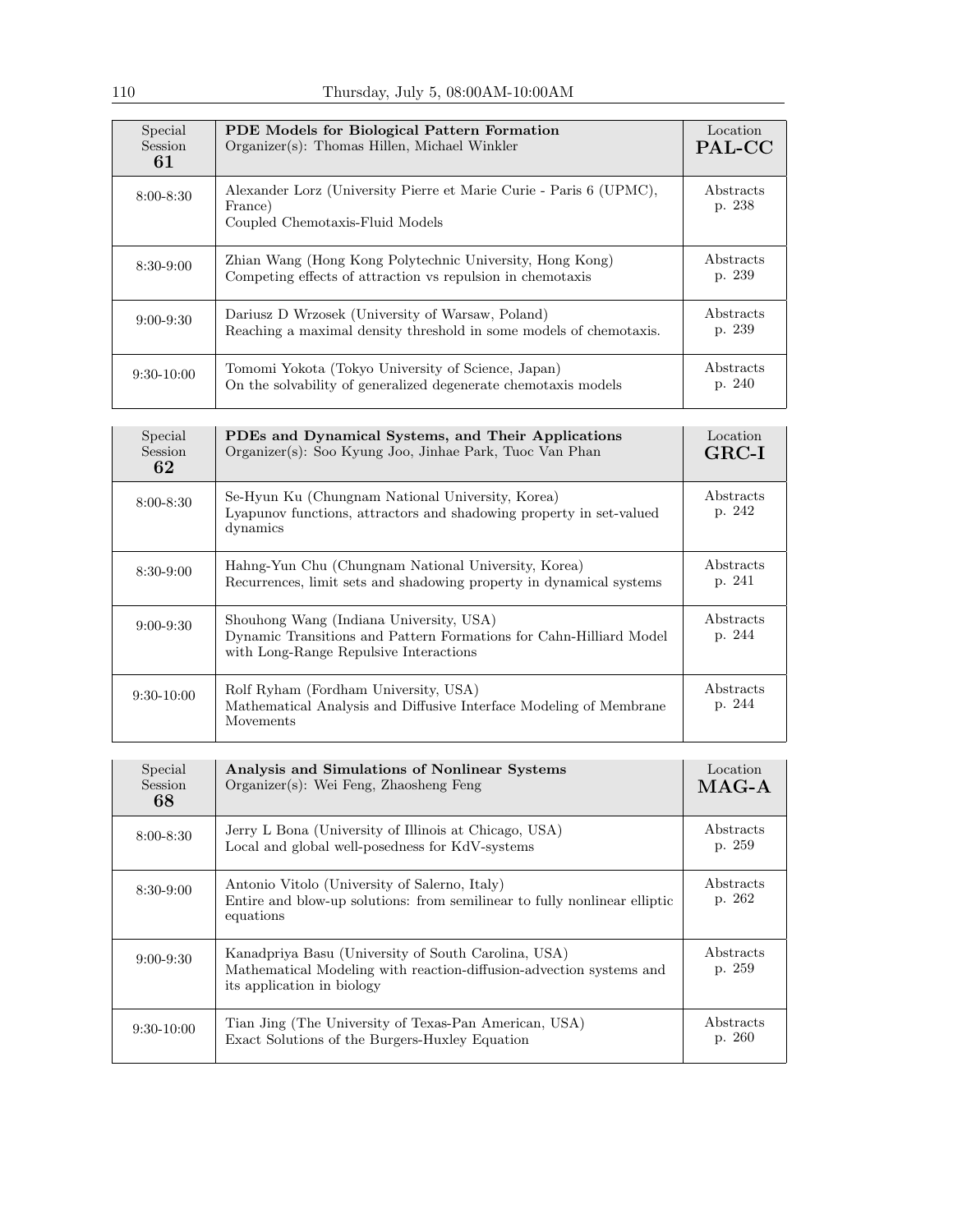| Special<br>Session<br>78 | Multiple Time Scale Dynamics with a View Towards Biological<br>Applications<br>Organizer(s): Mathieu Desroches, Maciej Krupa, Alexandre Vidal                               | Location<br>$REH-6$ |
|--------------------------|-----------------------------------------------------------------------------------------------------------------------------------------------------------------------------|---------------------|
| $8:00 - 8:30$            | Alexandre Vidal (University of Evry, France)<br>Mixed-Mode Oscillations in a model of hormone secretion : insight into<br>the variability of GnRH surge-to-pulse transition | Abstracts<br>p. 293 |
| $8:30-9:00$              | Rodica Curtu (University of Iowa, USA)<br>Canards and Hopf mechanisms in a model for perceptual rivalry                                                                     | Abstracts<br>p. 291 |
| $9:00 - 9:30$            | Maciej Krupa (Université Le Havre/INRIA, France)<br>Canards and MMOs in coupled oscillator systems                                                                          | Abstracts<br>p. 292 |
| $9:30-10:00$             | Nick Benes (Boston University, USA)<br>Torus Canards in $R^3$                                                                                                               | Abstracts<br>p. 291 |

| Special<br><b>Session</b><br>80 | Advances in the Numerical Solution of Nonlinear Evolution<br>Equations<br>$Organizer(s)$ : Mechthild Thalhammer                            | Location<br>$GRC-A$ |
|---------------------------------|--------------------------------------------------------------------------------------------------------------------------------------------|---------------------|
| $8:00 - 8:30$                   | Ionut Danaila (LMRS, University of Rouen, France)<br>High-order numerical methods for the stationary Gross-Pitaevskii<br>equation          | Abstracts<br>p. 300 |
| $8:30-9:00$                     | Daniel O Marahrens (DAMTP, University of Cambridge, England)<br>Optimal bilinear control of Gross-Pitaevskii equations                     | Abstracts<br>p. 301 |
| $9:00 - 9:30$                   | Begona Cano (Universidad de Valladolid, Spain)<br>Projected explicit Lawson methods for the integration of Schrödinger<br>equation         | Abstracts<br>p. 299 |
| $9:30-10:00$                    | David Cohen (Karlsruhe Institute of Technology, Germany)<br>Exponential integrators for nonlinear Schrödinger equations over long<br>times | Abstracts<br>p. 299 |

| Special<br>Session<br>84 | Theory, Numerics and Applications of Quasi-Periodic and Al-<br>most Periodic Schrodinger operators<br>$Organizer(s): Charles$ Fulton | Location<br>$MAG-C$ |
|--------------------------|--------------------------------------------------------------------------------------------------------------------------------------|---------------------|
| $8:00 - 8:30$            | Maxim Zinchenko (University of Central Florida, USA)<br>Perturbations of Finite Gap Jacobi Matrices Beyond the Szego Class           | Abstracts<br>p. 309 |
| $8:30-9:00$              | Rajinder Mavi (University of California, Irvine, USA)<br>Quasiperiodic Operators with rough potentials                               | Abstracts<br>p. 308 |
| $9:00 - 9:30$            | Charles T Fulton (Florida Institute of Technology, USA)<br>Computation of the Spectral Density Function for Periodic Potentials      | Abstracts<br>p. 308 |
| $9:30-10:00$             | Charles T Fulton (Florida Institute of Technology, USA)<br>Computation of Spectral Functions for Tridiagonal Jacobi Matrices         | Abstracts<br>p. 308 |